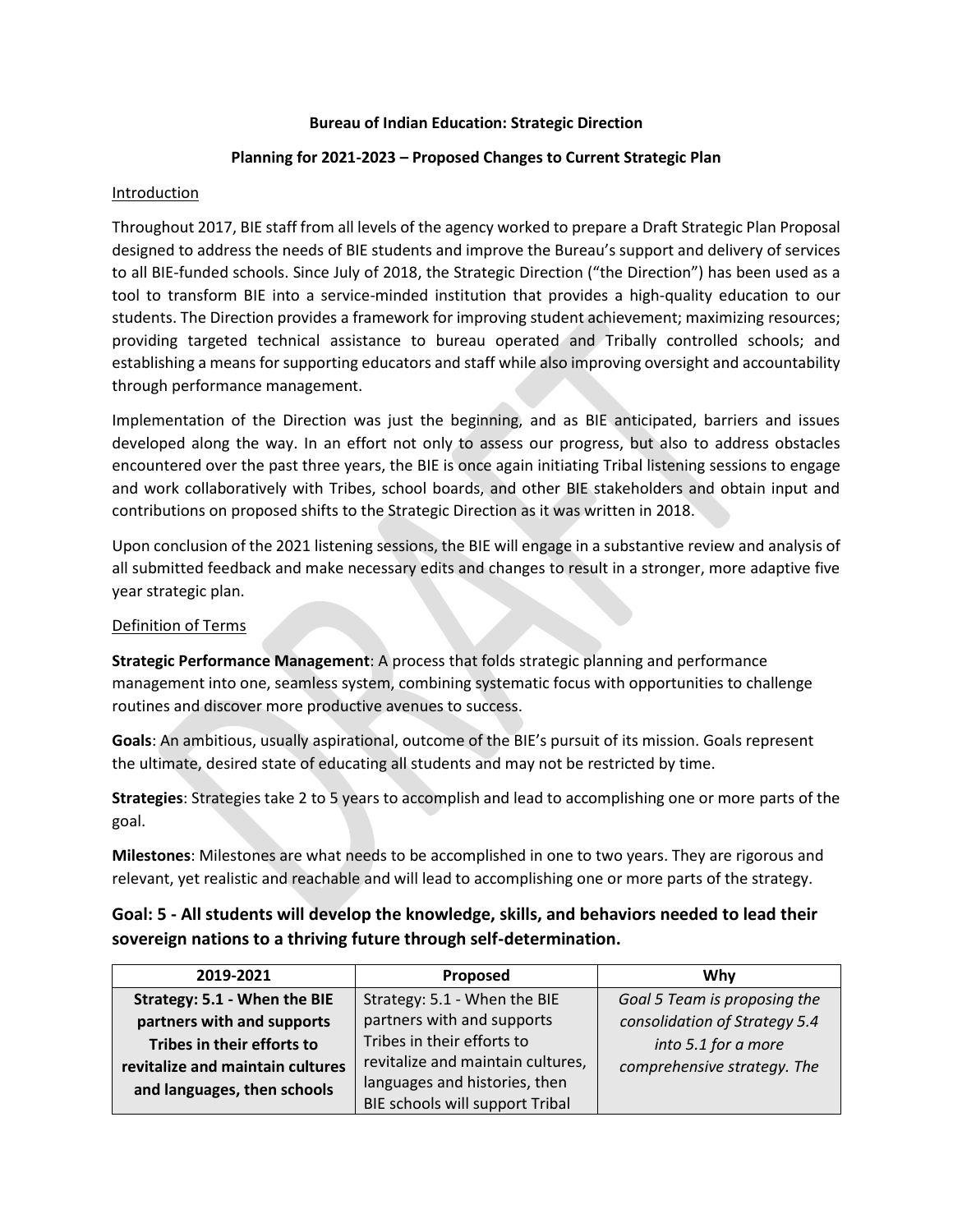| will support Tribal efforts to                                    | efforts to teach and maintain                                     | language has been tweaked to    |
|-------------------------------------------------------------------|-------------------------------------------------------------------|---------------------------------|
| teach and maintain cultures                                       | cultures and languages, and all                                   | reflect the consolidation.      |
| and languages, and all students                                   | students will develop the                                         |                                 |
| will develop the knowledge,                                       | knowledge, skills, and behaviors                                  |                                 |
| skills, and behaviors needed to                                   | needed to lead their sovereign                                    |                                 |
| lead their sovereign nations to                                   | nations to a thriving future                                      |                                 |
| a thriving future through self-                                   | through self-determination.                                       |                                 |
| determination.                                                    |                                                                   |                                 |
| Milestone: 5.1.2 - The BIE has                                    | Milestone: 5.1.2 - The BIE has                                    | The Goal 5 Team saw a need      |
| published protocols and                                           | published protocols and                                           | and is proposing to add a       |
| delivered professional                                            | delivered professional                                            | language specialist to the      |
| development for BIE to support                                    | development for BIE to support                                    | School Task Force.              |
| engagement regarding language                                     | engagement regarding language                                     |                                 |
| and culture at the local level.                                   | and culture at the local level                                    |                                 |
|                                                                   | and has added a language                                          |                                 |
|                                                                   | specialist to the School Task                                     |                                 |
|                                                                   | Force.                                                            |                                 |
|                                                                   |                                                                   |                                 |
|                                                                   |                                                                   |                                 |
| Milestone: 5.1.3 - The BIE has                                    | Milestone: 5.1.3 - The BIE has                                    | No change proposed              |
| partnered with local Tribes,                                      | partnered with local Tribes,                                      |                                 |
| <b>Tribal Education Departments,</b>                              | <b>Tribal Education Departments,</b>                              |                                 |
| and Tribal colleges to establish                                  | and Tribal colleges to establish                                  |                                 |
| an ongoing professional                                           | an ongoing professional                                           |                                 |
| development program                                               | development program                                               |                                 |
| regarding local cultural                                          | regarding local cultural                                          |                                 |
| competency for the Tribes                                         | competency for the Tribes                                         |                                 |
| served by respective BIE                                          | served by respective BIE                                          |                                 |
| employees.                                                        | employees.                                                        |                                 |
|                                                                   | NEW placement of Milestone: 5.4.1 - The BIE has developed and     | Goal 5 Team is proposing the    |
|                                                                   | published a framework to support Tribes, as desired, to partner   | consolidation of milestones     |
|                                                                   | with schools to incorporate their individual languages, cultures, | under 5.4 into 5.1, which would |
|                                                                   | histories and Tribal governance models and strengthen student     | be a more comprehensive         |
|                                                                   | self-advocacy.                                                    | strategy.                       |
|                                                                   |                                                                   |                                 |
| New Placement of Milestone: 5.4.2 - The BIE has utilized SIPI and |                                                                   | Goal 5 Team is proposing the    |
| Haskell higher education institutions to develop educator         |                                                                   | consolidation of milestones     |
| resources and competencies to increase school personnel who can   |                                                                   | under 5.4 into 5.1, which would |
| incorporate Tribal                                                |                                                                   | be a more comprehensive         |
| languages, cultures, histories and governance models and          |                                                                   | strategy.                       |
| strengthen student self-advocacy.                                 |                                                                   |                                 |
|                                                                   |                                                                   |                                 |
| New Placement of Milestone: 5.4.3 - The BIE has engaged Tribes    |                                                                   | Goal 5 Team is proposing the    |
| regarding Tribal engagement in non-BIE schools that serve Indian  |                                                                   | consolidation of milestones     |
| students.                                                         |                                                                   |                                 |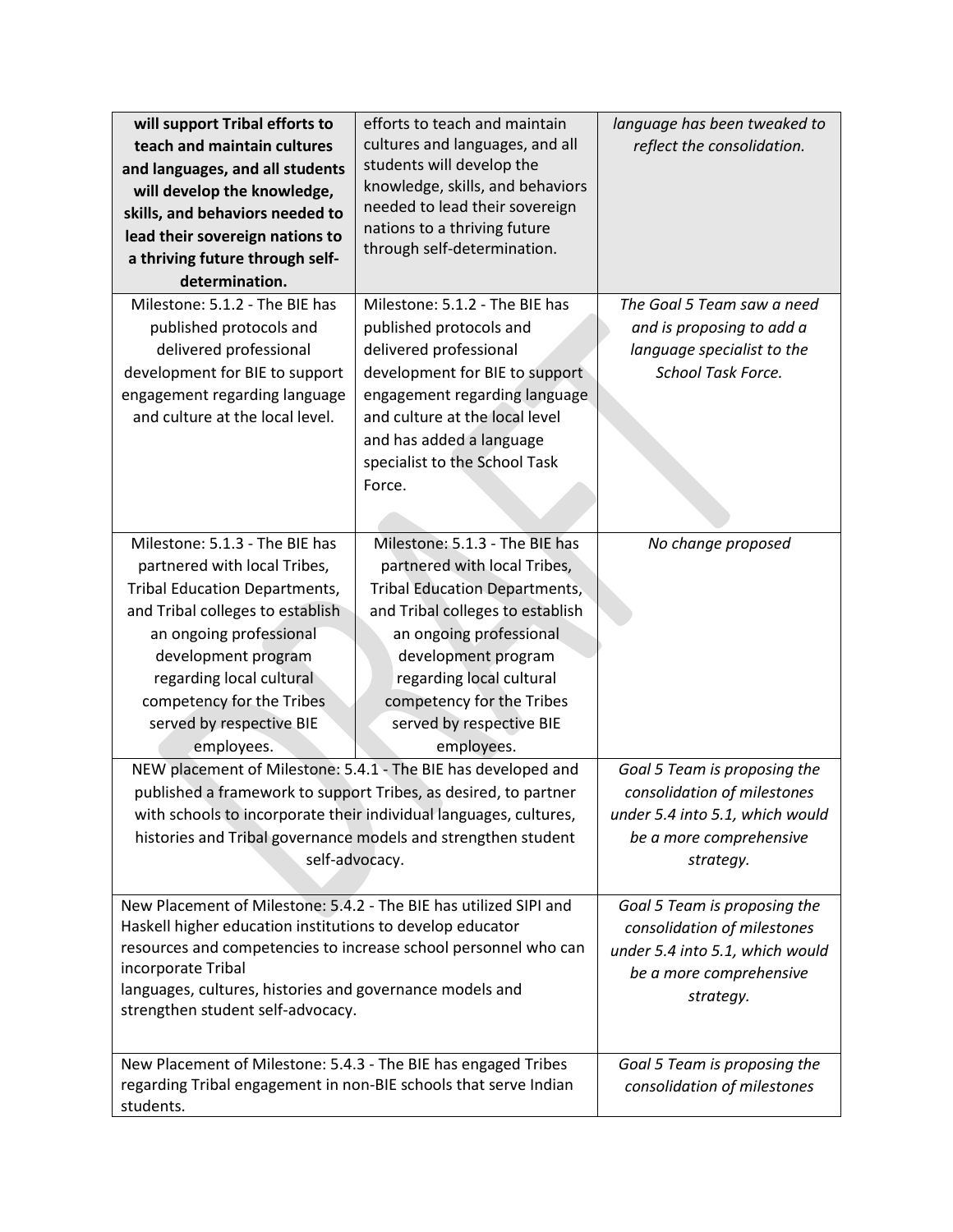|                                                                 |                                   | under 5.4 into 5.1, which would   |
|-----------------------------------------------------------------|-----------------------------------|-----------------------------------|
|                                                                 |                                   | be a more comprehensive           |
|                                                                 |                                   | strategy.                         |
|                                                                 |                                   |                                   |
| NEW MILESTONE: The BIE is actively managing, supporting and     |                                   | The Goal 5 Team has identified    |
| providing training to Advisory School Boards at Bureau Operated |                                   | this as a need across BIE Schools |
| Schools                                                         |                                   | and is proposing to address it in |
|                                                                 |                                   | Year 4 and 5 of the Strategic     |
|                                                                 |                                   | Direction.                        |
| NEW MILESTONE: A BIE Workgroup will create and implement a      |                                   | The Goal 5 Team has identified    |
| training that consists of a leadership bootcamp on language     |                                   | this as a need across BIE Schools |
| programs as part of ISEP.                                       |                                   | and is proposing to address it in |
|                                                                 |                                   | Year 4 and 5 of the Strategic     |
|                                                                 |                                   | Direction.                        |
| Strategy: 5.2 - When the BIE, in                                | Strategy: 5.2 - When the BIE, in  | No change proposed                |
| partnership with Tribes,                                        | partnership with Tribes,          |                                   |
| identifies resources and                                        | identifies resources and          |                                   |
| supports needed to implement                                    | supports needed to implement      |                                   |
| effective educational programs,                                 | effective educational programs,   |                                   |
| then Tribes will have resources                                 | then Tribes will have resources   |                                   |
| and supports to oversee and                                     | and supports to oversee and       |                                   |
| implement successful                                            | implement successful              |                                   |
| educational programs which                                      | educational programs which        |                                   |
| contribute to the future of                                     | contribute to the future of their |                                   |
| their sovereign nations, and all                                | sovereign nations, and all        |                                   |
| students will develop the                                       | students will develop the         |                                   |
| knowledge, skills, and                                          | knowledge, skills, and behaviors  |                                   |
| behaviors needed to lead their                                  | needed to lead their sovereign    |                                   |
| sovereign nations to a thriving                                 | nations to a thriving future      |                                   |
| future through self-                                            | through self-determination.       |                                   |
| determination.                                                  |                                   |                                   |
|                                                                 |                                   |                                   |
| Milestone: 5.2.1 - The School                                   | Milestone: 5.2.1 - The School     | Propose shifting this language    |
| Task Force is in place and is                                   | Task Force is in place and is     | to reflect the role of the School |
| actively reviewing products and                                 | actively gathering products and   | Task Force not as a reviewer,     |
| processes so BIE can better                                     | processes so BIE can better       | but rather a gatherer of          |
| meet tribal education needs.                                    | meet tribal education needs.      | resources.                        |
| Milestone: 5.2.2 - Guidance and                                 | Milestone: 5.2.2 - Guidance and   | The Goal 5 Team has identified    |
| procedures aligned to current                                   | procedures aligned to current     | a training on Standards and       |
| needs, practice and regulatory                                  | needs, practice and regulatory    | Assessments for ELL and Native    |
| requirements have been                                          | requirements have been            | Language programs as a need       |
| updated.                                                        | updated and the BIE is creating   | and propose addressing it in      |
|                                                                 | and kicking off a training on     | Year 4 and 5 of the Strategic     |
|                                                                 |                                   | Direction.                        |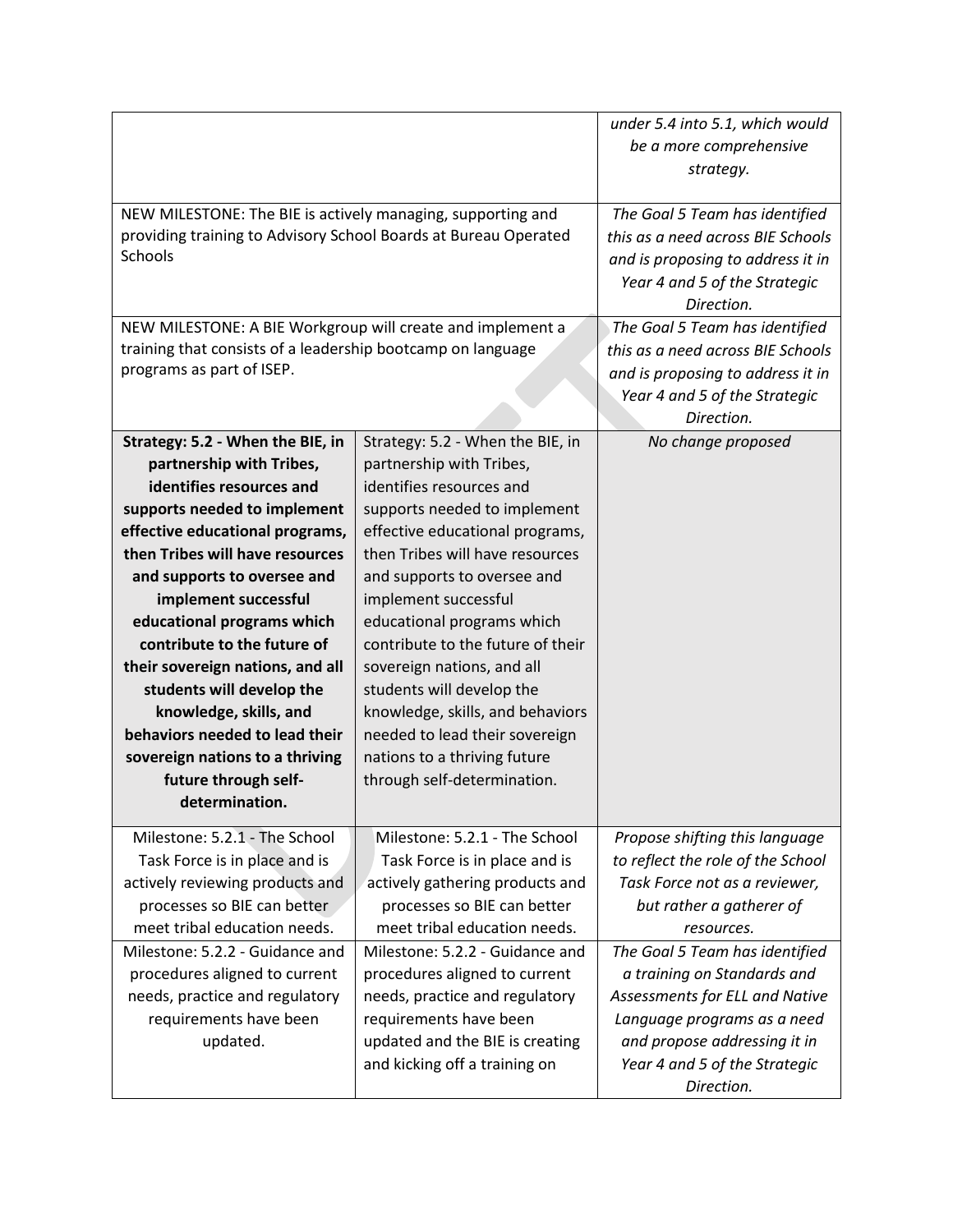|                                  | standards and assessments for   |                                   |
|----------------------------------|---------------------------------|-----------------------------------|
|                                  | Native Language and ELL         |                                   |
|                                  |                                 |                                   |
|                                  |                                 |                                   |
| Milestone: 5.2.3 - The BIE has   | Propose shifting this from a    | The Goal 5 team is proposing      |
| developed technical assistance   | milestone to an action within   | that this is a more appropriate   |
| training modules to increase     | 5.2.2 (above).                  | action within a milestone rather  |
| internal capacity for engaging   |                                 | than its own milestone.           |
| Tribes and implemented           |                                 |                                   |
| trainings on a continuous basis. |                                 |                                   |
| Milestone: 5.2.4 - The BIE has   | Milestone: 5.2.4 - The BIE has  | The Goal 5 Team has identified    |
| identified priorities and        | identified priorities and       | the fostering of communication    |
| developed supports to share      | developed supports to share     | between educators as a need       |
| successes and best practices.    | successes and best practices    | and is proposing to address it in |
|                                  | and is fostering communication  | Year 4 and 5 of the Strategic     |
|                                  | between educators by            | Direction.                        |
|                                  | compiling and sharing best      |                                   |
|                                  | practices (new) and setting up  |                                   |
|                                  | monthly calls between language  |                                   |
|                                  | educators.                      |                                   |
|                                  |                                 |                                   |
|                                  |                                 |                                   |
| Milestone: 5.2.5 - The BIE has   | Remove this milestone           | This milestone would be           |
| created and provided technical   |                                 | addressed in a newly proposed     |
| assistance and support to Tribes |                                 | milestone within Strategy 5.1     |
| to assume functions of their     |                                 |                                   |
| local BIE schools.               |                                 |                                   |
| Milestone: 5.2.7 - The draft     | Milestone: 5.2.7 - The latest   | Proposing that language of this   |
| Program Guidebook for the        | draft Program Guidebook for     | milestone be tweaked to reflect   |
| Johnson-O'Malley Program has     | the Johnson-O'Malley Program    | that there have been revisions    |
| been finalized and approved.     | has been finalized and          | and updates to the Program        |
|                                  | approved.                       | Guidebook.                        |
| Milestone: 5.2.9 - A verified    | Milestone: 5.2.9 - A verified   | No change proposed                |
| updated baseline count for       | updated baseline count for      |                                   |
| Johnson-O'Malley Program has     | Johnson-O'Malley Program has    |                                   |
| been conducted for 2019-2020     | been conducted for 2019-2020    |                                   |
| school year and data collection  | school year and data collection |                                   |
| for the 2020-2021 school year    | for the 2020-2021 school year   |                                   |
| has begun.                       | has begun.                      |                                   |
| Strategy: 5.3 - When the BIE     | Strategy: 5.3 - When the BIE    | Proposing language shift in       |
| implements an effective          | implements an effective system  | order to be inclusive of advisory |
| system of support aligned to     | of support aligned to the       | school boards.                    |
| the education needs of Tribally  | education needs of Tribally     |                                   |
| controlled schools, then Tribes  | controlled schools and advisory |                                   |
| will have the capacity to        | school boards, then Tribes will |                                   |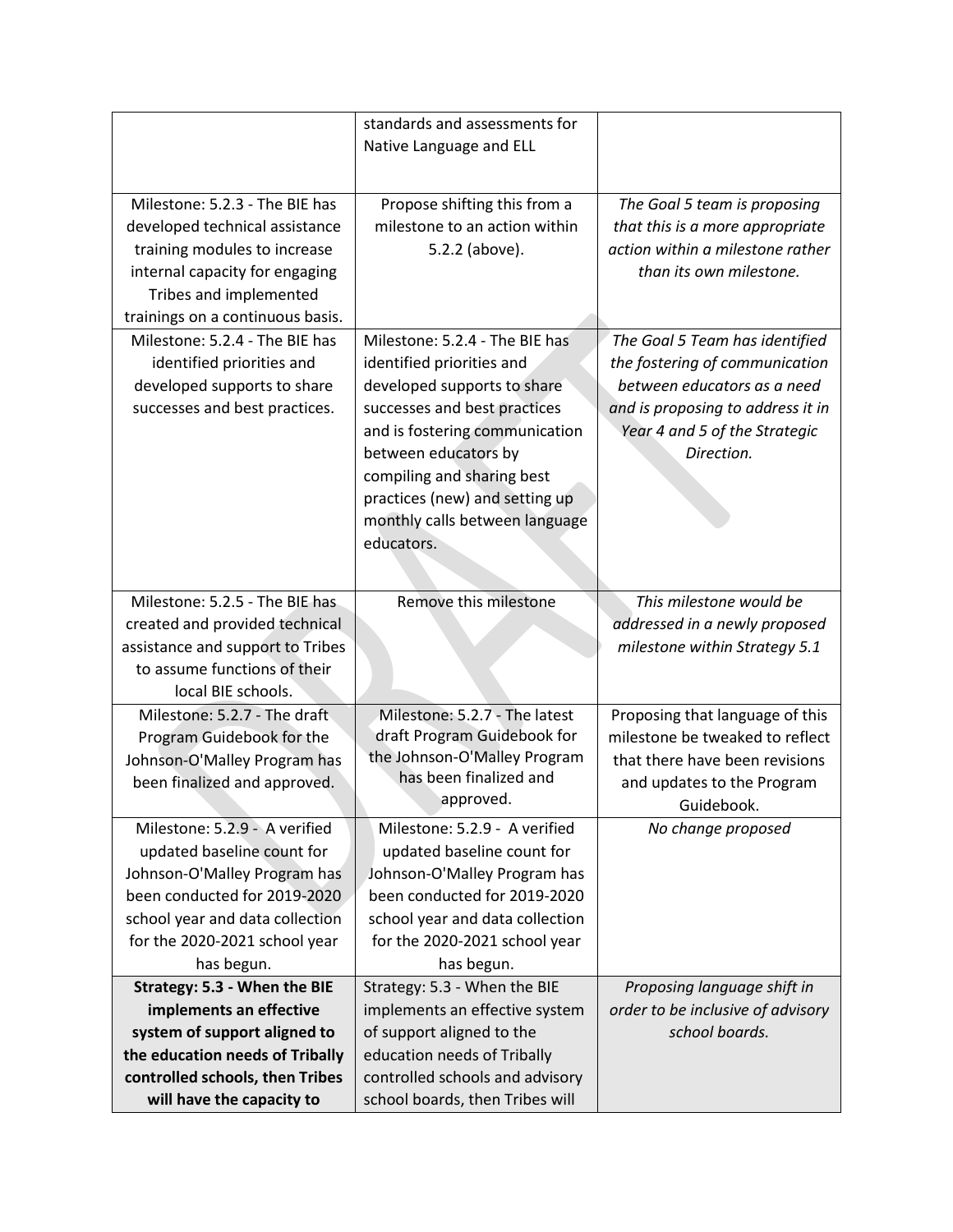| effectively oversee and support                                    | have the capacity to effectively |                                    |
|--------------------------------------------------------------------|----------------------------------|------------------------------------|
| their BIE-funded schools in                                        | oversee and support their BIE-   |                                    |
| providing high-quality                                             | funded schools in providing      |                                    |
| education to their students,                                       | high-quality education to their  |                                    |
| and all students will develop                                      | students, and all students will  |                                    |
| the knowledge, skills, and                                         | develop the knowledge, skills,   |                                    |
| behaviors needed to lead their                                     | and behaviors needed to lead     |                                    |
| sovereign nations to a thriving                                    | their sovereign nations to a     |                                    |
| future through self-                                               | thriving future through self-    |                                    |
| determination.                                                     | determination.                   |                                    |
|                                                                    |                                  |                                    |
| Milestone: 5.3.2 - The BIE has                                     | Milestone: 5.3.2 - The BIE has   | Proposing that language of         |
| developed and is implementing                                      | developed and is implementing    | milestone shift to be inclusive of |
| components of a system of                                          | components of a system of        | TCS trainings that the Goal 5      |
| support for assisting Tribes in                                    | support for assisting Tribes in  | team have found to be a            |
| their oversight of Tribally-                                       | their oversight of Tribally-     | necessary component of a           |
| controlled schools.                                                | controlled schools, including    | system of support.                 |
|                                                                    | <b>TCS Trainings.</b>            |                                    |
|                                                                    |                                  |                                    |
| Milestone: 5.3.5 - The BIE has                                     | Milestone: 5.3.5 - The BIE has   | No change proposed                 |
| supported Tribal School Boards                                     | supported Tribal School Boards   |                                    |
| in providing leadership and                                        | in providing leadership and      |                                    |
| support to schools and                                             | support to schools and           |                                    |
| improving student learning.                                        | improving student learning.      |                                    |
| Newly placed Milestone: 5.2.5 - The BIE has created and provided   |                                  | Goal 5 Team is proposing to        |
| technical assistance and support to Tribes to assume functions of  |                                  | make this milestone more           |
| their local BIE schools, as part of conversion process from Bureau |                                  | specifically related to the        |
| Operated to Tribally-controlled.                                   |                                  | conversion process, which also     |
|                                                                    |                                  | meant that the milestone           |
|                                                                    |                                  | belonged under Strategy 5.3        |
|                                                                    |                                  | (TCS support)                      |
| Strategy: 5.4 - When the BIE, in                                   | Remove this strategy             | Goal 5 Team is proposing the       |
| partnership with Tribes,                                           |                                  | consolidation of Strategy 5.4      |
| supports education needed to                                       |                                  | into 5.1 for a more                |
| increase students' knowledge                                       |                                  | comprehensive strategy.            |
| of Tribal sovereignty, then                                        |                                  |                                    |
| students will have supports                                        |                                  |                                    |
| needed to help them become                                         |                                  |                                    |
| contributing members of Tribal                                     |                                  |                                    |
| communities and all students                                       |                                  |                                    |
| will develop the knowledge,                                        |                                  |                                    |
| skills, and behaviors needed to                                    |                                  |                                    |
| lead their sovereign nations to                                    |                                  |                                    |